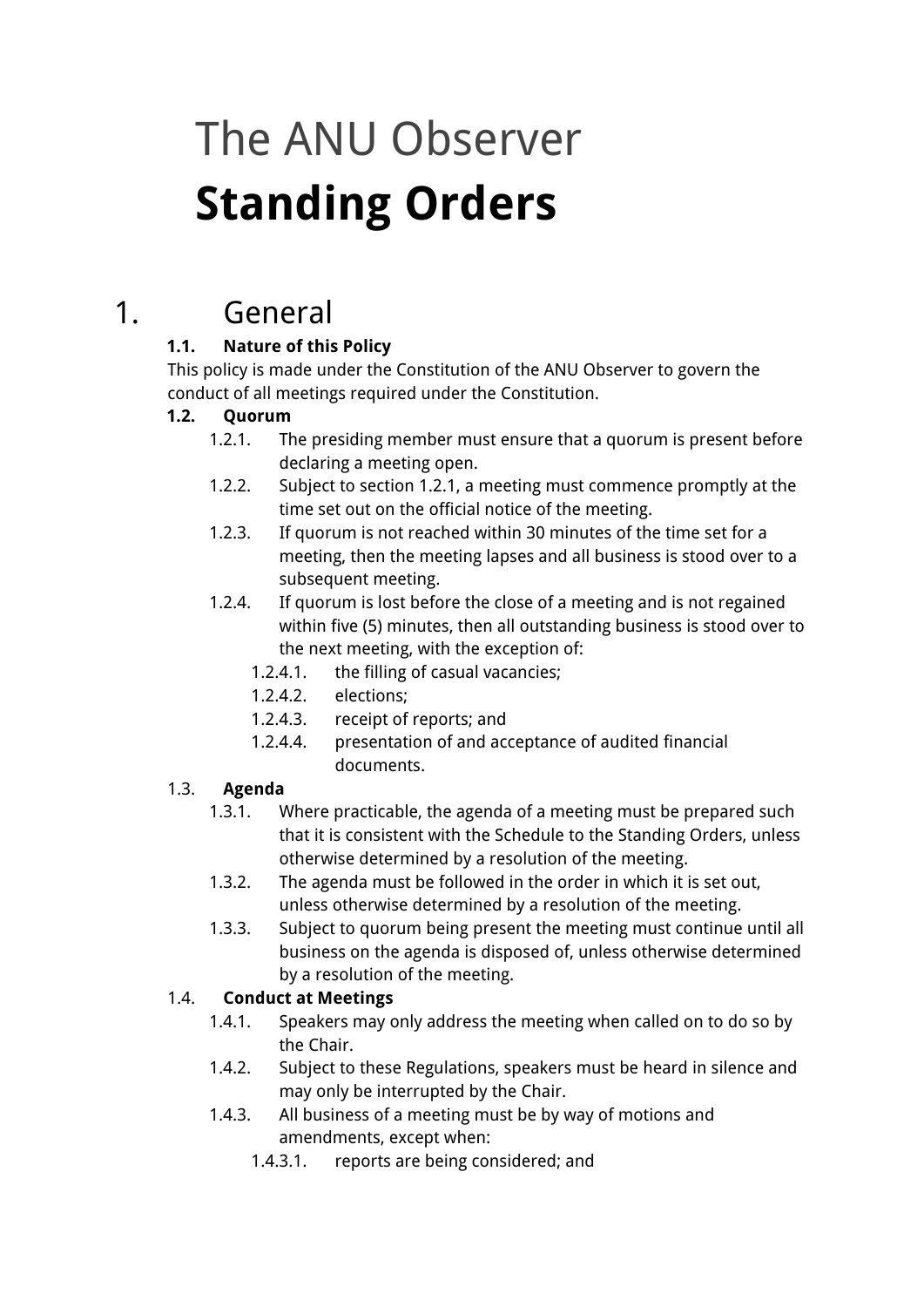1.4.3.2. the meeting resolves itself into a committee of the whole.

#### 1.5. **Voting**

- 1.5.1. All members present are required to vote on motions and amendments in one of three ways;
	- 1.5.1.1. For: this vote counts towards the passage of the motion or amendment;
	- 1.5.1.2. Against: this vote counts against the passage of the motion or amendment; or,
	- 1.5.1.3. Abstain: this is an active decision to neither vote for nor against the motion or amendment.
- 1.5.2. Members cannot abstain from procedural motions.

### 1.6. **Proxies**

No Proxies may be awarded, members must be present in order to vote.

### 2. Motions and Amendments

### **2.1. General**

- 2.1.1. All motions and amendments, other than procedural motions, must be submitted in writing to the member convening or, if submitted during the meeting, to the Chair.
- 2.1.2. All motions and amendments must have a mover and a seconder who are Members.
- 2.1.3. A motion or amendment may be altered by the mover subject to leave of the meeting.
- 2.1.4. Movers and seconders may reserve or waive their speaking rights.
- 2.1.5. Motions and amendments may be withdrawn by the mover subject to the right of any other member to take up these rights.
- 2.1.6. A member may speak only once to a motion or amendment unless they are the mover exercising their right of reply.
- 2.1.7. Motions and amendments will lapse if in want of a mover and seconder who are present in person-however any other member may take up these rights.
- 2.1.8. No member may speak to any motion or amendment after it has been put to the vote.

### 2.2. **Motions**

- 2.2.1. All movers of motions, other than procedural motions, may exercise a right of reply.
- 2.2.2. Right of reply may be exercised immediately before the motion is put or before any one amendment is put, but may only be exercised once.

### 2.3. **Amendments**

- 2.3.1. Amendments must be relevant to the motion.
- 2.3.2. Amendments must not be in direct negation of the substance of the motion.
- 2.3.3. Multiple amendments to a motion must be considered in the order determined by the Chair.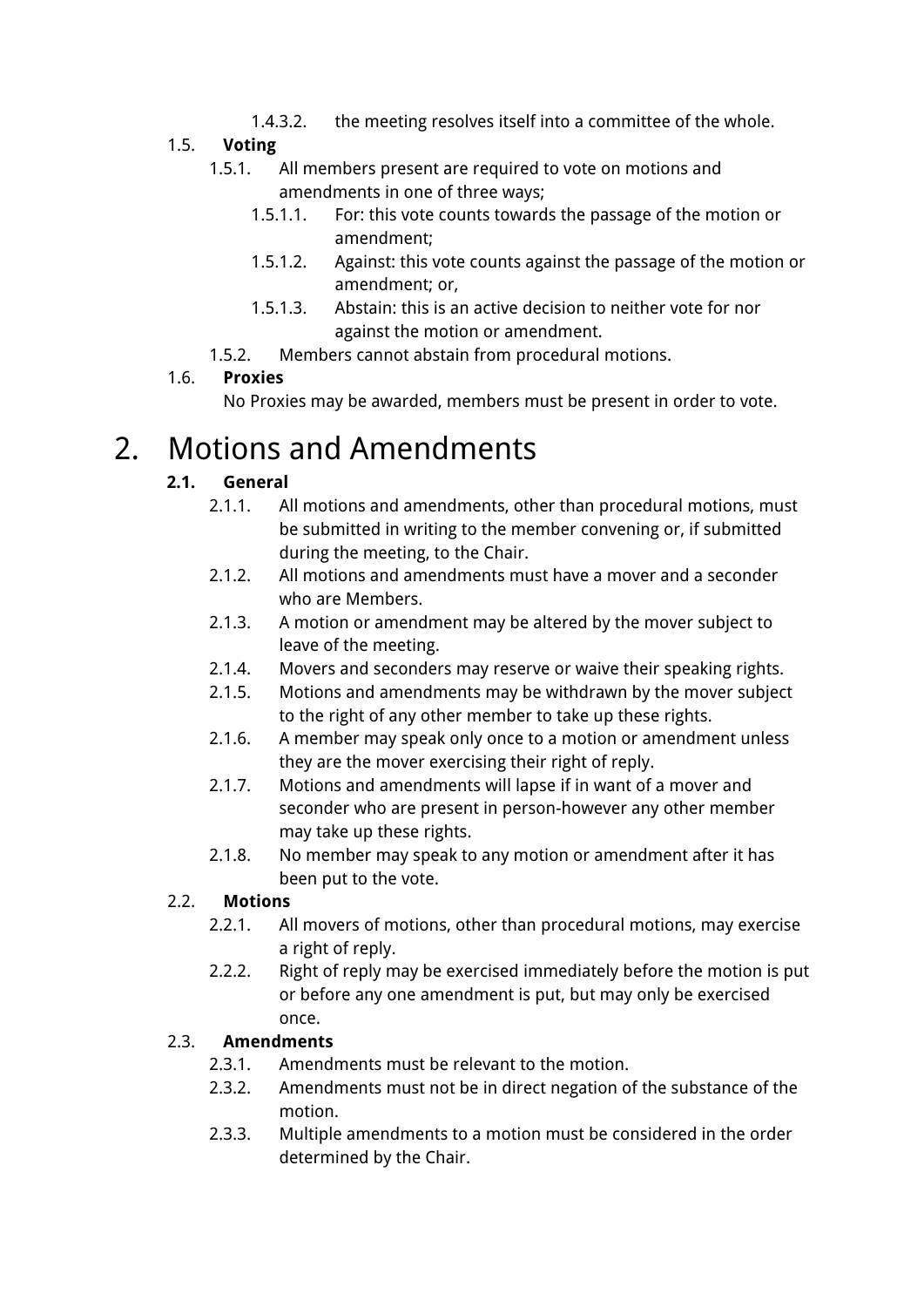- 2.3.4. Amendments may only be debated and voted on one at a time however further amendments may be foreshadowed.
- 2.3.5. Movers of amendments have no right of reply.

### 3. Procedural Motions

### 3.1. **Cloture**

- 3.1.1. A member who has not already participated in the debate may move "That the question now be put".
- 3.1.2. This motion may interrupt a speech and must be put without amendment, adjournment or debate.
- 3.1.3. If this motion is carried, the motion or amendment under consideration must be immediately put to the vote, subject only to the right of reply.

3.1.4. This motion requires a two-thirds majority in order to be carried.

#### 3.2. **Adjournment of Debate**

- 3.2.1. A member who has not already participated in the debate may move "That the debate be adjourned".
- 3.2.2. This motion must not interrupt a speech.
- 3.2.3. This motion must specify when the debate is to be resumed.
- 3.2.4. This motion may only be amended as to time, date and place.

#### **3.3. Adjournment of Meeting**

- 3.3.1. A member who has not already participated in the debate may move "That this meeting be adjourned".
- 3.3.2. This motion must not interrupt a speech.
- 3.3.3. This motion may only be amended as to time, date and place.

### 4. Section Procedure

### **4.1. Points of Order**

- 4.1.1. A member may at any time move points of order in regard to any irregularity in the proceedings, or interpretation of the Constitution or Regulations.
- 4.1.2. A member may at the end of a speech make a point of clarification over factual inaccuracies made by the previous speaker.
- 4.1.3. A member claiming to have been misrepresented may at any time, not interrupting another speaker, make a point of explanation. Such explanation must be confined to the alleged misrepresentation and must not introduce argument or new matter.
- 4.1.4. Any point of order, point of clarification, or point of explanation must be clearly and concisely stated within 1 minute.
- 4.1.5. The Chair has the discretion to rule any the these points out of order.

#### 4.2. **Dissent**

- 4.2.1. Where the Chair has made a ruling or interpretation, a motion may be made that the Chair's ruling be dissented from. In such case:
	- 4.2.1.1. the presiding member must vacate the Chair and nominate a replacement, this nomination not being subject to dissent;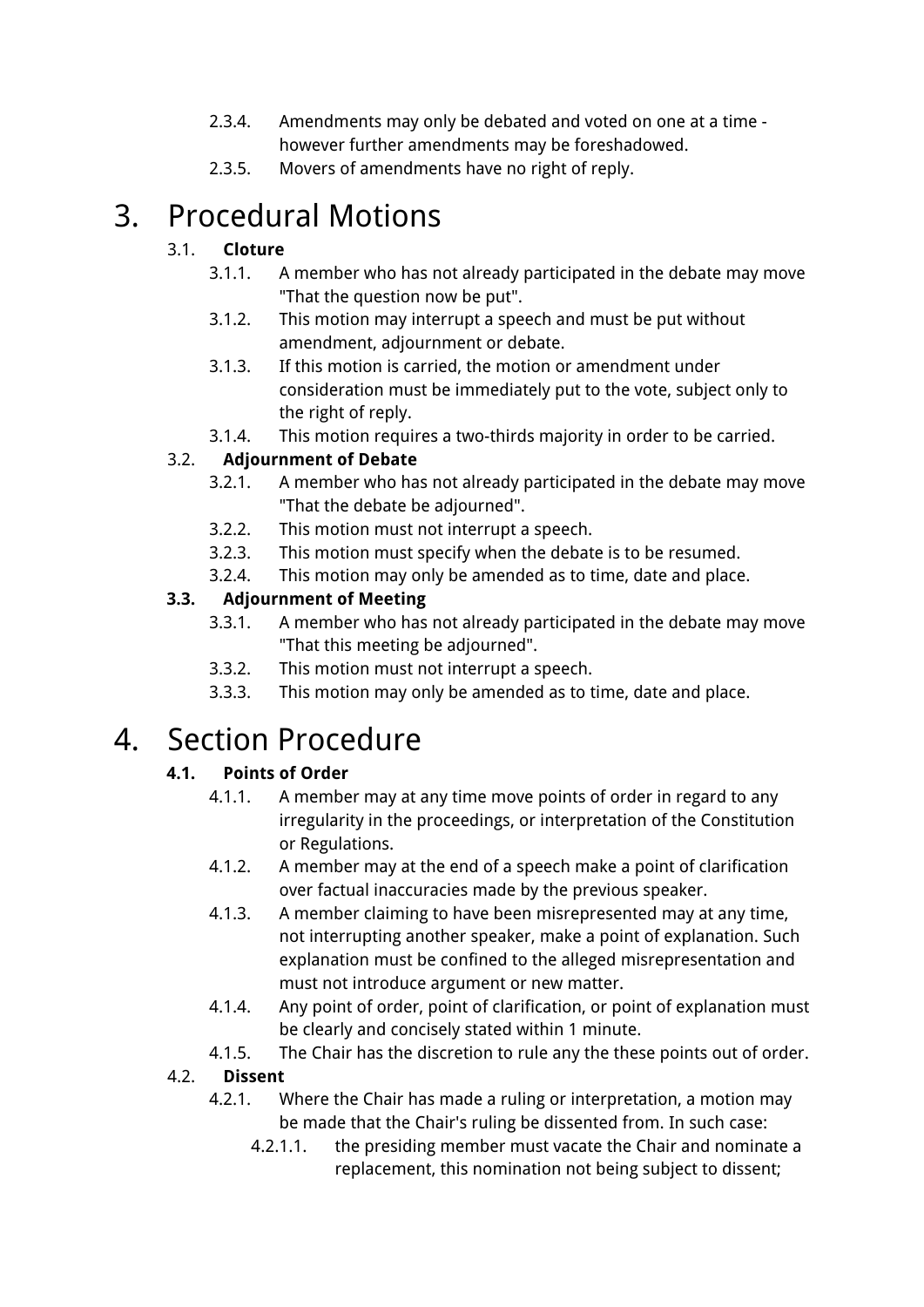- 4.2.1.2. the mover of the motion of dissent must speak to the motion;
- 4.2.1.3. the Chair from whose ruling was dissented may reply; and
- 4.2.1.4. this motion must be put without amendment, adjournment or further debate in the following form: "That the Chair's ruling be upheld".
- 4.2.2. This motion requires a two-thirds vote against in order to be defeated.
- 4.2.3. Where this motion is carried, the Chair's ruling stands.
- 4.2.4. The original presiding member must be restored to the Chair immediately after the vote of dissent is declared, subject to a resolution of the meeting.

#### 4.3. **Naming Procedure**

- 4.3.1. The Chair may name any person for unruly and disruptive behaviour.
- 4.3.2. Where any person is named 3 times during the same meeting, that person must not be recognised by the Chair and must leave the meeting.
- 4.3.3. Provided that an explanation is given to the meeting, the Chair may have the discretion to have any person removed immediately from a meeting for conduct that is deemed to be; outrageous, dangerous, and/or threatening to any other member present.

## 5. Council Meetings

- 5.1. A meeting of the ANU Observer Council must abide by all aspects of the Standing Orders, except for the following:
	- 5.1.1. All meetings of the ANU Observer Council are considered to open as a committee of the whole.
	- 5.1.2. A Councillor may request that an item be considered confidential.
		- 5.1.2.1. Confidential items must be minuted, but must be redacted in public releases of minutes.
		- 5.1.2.2. The Chair must decide whether or not to accept the request.
		- 5.1.2.3. Any request for confidentiality is subject to dissent from any other Councillor.
	- 5.1.3. A Councillor may move a procedural motion to eject any Officer of the ANU Observer from a meeting of the ANU Observer Council.
		- 5.1.3.1. This vote requires a simple majority to pass.
		- 5.1.3.2. Ejected persons must leave the meeting immediately and must not return to that meeting unless invited.

### 6. Editorial Board Meetings

- 6.1. A meeting of the ANU Observer Editorial Board must abide by all aspects of the Standing Orders, except for the following:
	- 6.1.1. All meetings of the ANU Observer Council are considered to open with a suspension of the Standing Orders.